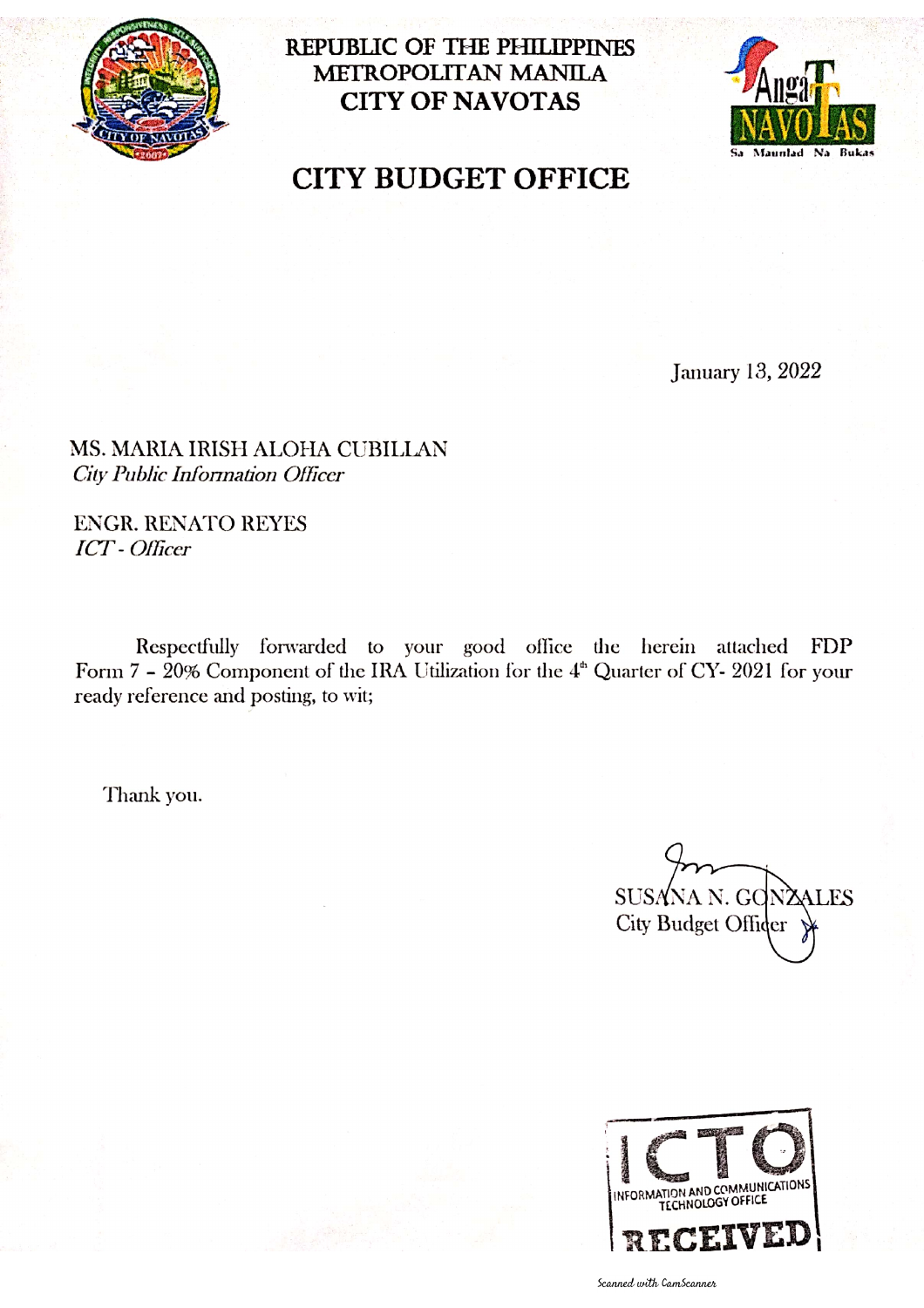## **FDP Form 7 - 20% Component of the IRA Utilization**

# **20% COMPONENT OF THE IRA UTILIZATION FOR THE 4TH QUARTER, CY - 2021**

## City : **NAVOTAS CITY**

| <b>Program or Project</b>                                                                                 | Location                     | <b>Total Cost</b> | <b>Date Started</b> | <b>Target</b><br><b>Completion Date</b> | <b>Project Status</b> |                         | No. of      | r - <i>o</i> - |
|-----------------------------------------------------------------------------------------------------------|------------------------------|-------------------|---------------------|-----------------------------------------|-----------------------|-------------------------|-------------|----------------|
|                                                                                                           |                              |                   |                     |                                         | % of                  | <b>Total Cost</b>       | Extensions, | <b>Remarks</b> |
|                                                                                                           |                              |                   |                     |                                         | Completion            | <b>Incurred to Date</b> | if any      |                |
| <b>SOCIAL DEVELOPMENT:</b>                                                                                |                              |                   |                     |                                         |                       |                         |             |                |
|                                                                                                           |                              |                   |                     |                                         |                       |                         |             |                |
| a) Installation of Solar Streetlights along Leaño St.,                                                    |                              |                   |                     |                                         |                       |                         |             |                |
| Brgy. Bangkulasi                                                                                          | Navotas City                 | 5,553,460.36      | July 5, 2021        | October 2, 2021                         | 100%                  |                         |             |                |
| <b>TOTAL SOCIAL DEVELOPMENT</b>                                                                           |                              | 5,553,460.36      |                     |                                         |                       |                         |             |                |
|                                                                                                           |                              |                   |                     |                                         |                       |                         |             |                |
| <b>ECONOMIC DEVELOPMENT:</b>                                                                              |                              |                   |                     |                                         |                       |                         |             |                |
|                                                                                                           |                              |                   |                     |                                         |                       |                         |             |                |
| a) Loan Amortization                                                                                      |                              | 90,000,000.00     |                     |                                         | 100%                  |                         |             | monthly loan   |
|                                                                                                           |                              |                   |                     |                                         |                       |                         |             | amortization   |
| b) Construction/Repair/Improvement of Roads,<br><b>Pathways, Canals &amp; Other Government Facilities</b> |                              |                   |                     |                                         |                       |                         |             |                |
| 1) Rehabilitation of road with improvement of                                                             | <b>NBBS</b>                  |                   |                     |                                         |                       |                         |             |                |
| Drainage Canal along Site 8 from Blk. 33 to Blk. 34,                                                      | Dagat-Dagatan                |                   |                     |                                         |                       |                         |             |                |
| Brgy. NBBS Dagat-Dagatan                                                                                  | Navotas City                 | 10,459,151.05     | April 28, 2021      | Sept. 24, 2021                          | 100%                  |                         |             |                |
|                                                                                                           |                              |                   |                     |                                         |                       |                         |             |                |
| 2) Upgrading of alley with Improvement of Drainage                                                        | Tangos South,                |                   |                     |                                         |                       |                         |             |                |
| Canal @ M. Ablola St., Brgy. Tangos South                                                                 | Navotas City                 | 1,542,660.48      | Dec. 21, 2021       | April 19, 2022                          | 10%                   |                         |             |                |
|                                                                                                           |                              |                   |                     |                                         |                       |                         |             |                |
| 3) Upgrading of Alley with Improvement of Drainage<br>Canal @ Blk. 25, Phase 2, Area 1, Brgy. NBBS        | <b>NBBS</b><br>Dagat-Dagatan |                   |                     |                                         |                       |                         |             |                |
| Dagat-Dagatan                                                                                             | Navotas City                 | 1,119,833.49      | July 8, 2021        | October 5, 2021                         | 100%                  |                         |             |                |
|                                                                                                           |                              |                   |                     |                                         |                       |                         |             |                |
|                                                                                                           |                              |                   |                     |                                         |                       |                         |             |                |

*We hereby certify that we have reviewed the contents and hereby attest to the*

*veracity and correctness of the data or information contained in this document.*

*page 1 of 4*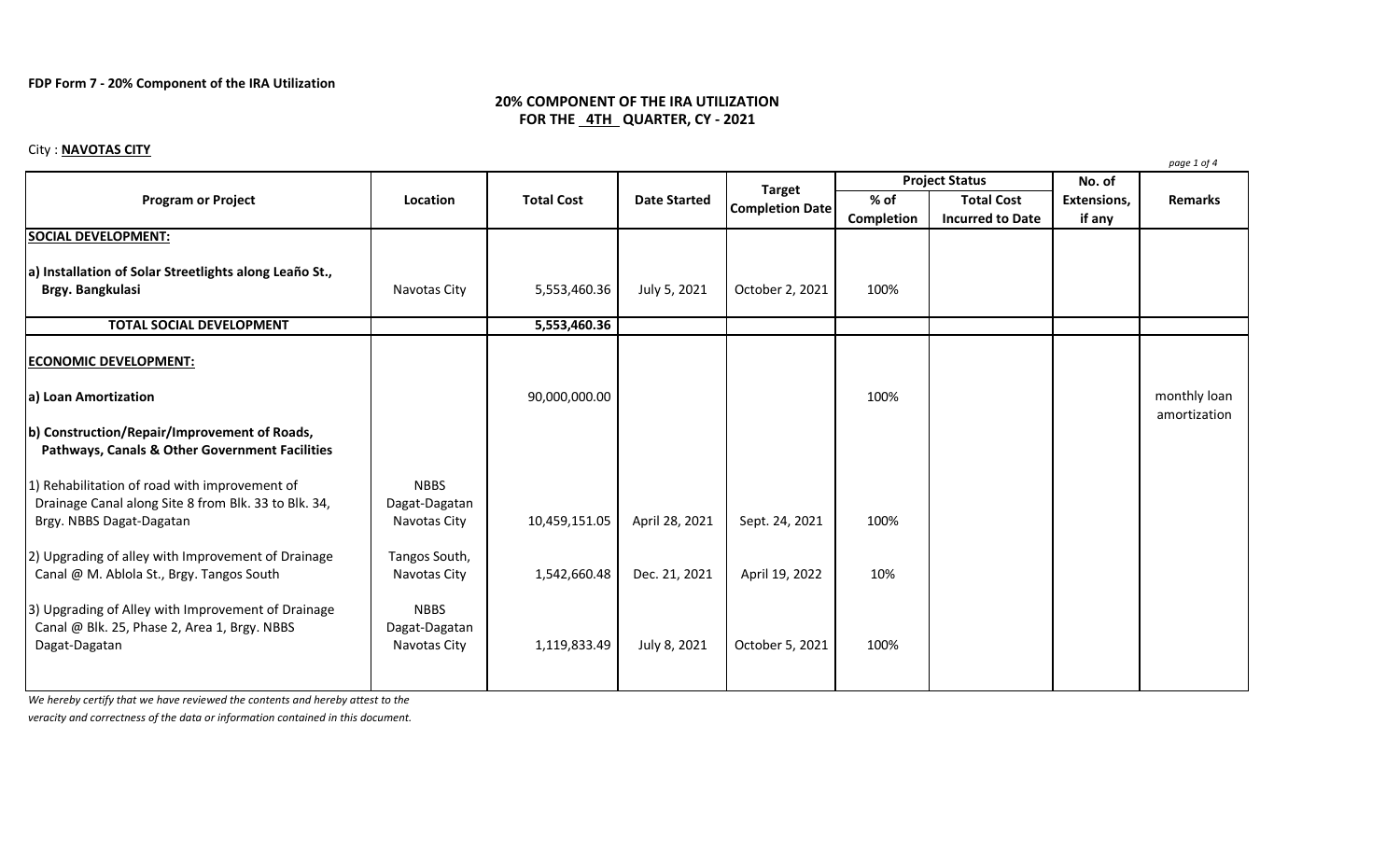## **20% COMPONENT OF THE IRA UTILIZATION FOR THE 4TH QUARTER, CY - 2021**

#### City : **NAVOTAS CITY**

**No. of % of Total Cost Extensions, Completion Incurred to Date if any** 4) Upgrading of Open Space with Improvement of NBBS Drainage Canal near Blk. 29C Lt. 70 Ph. 2, Area 1, Dagat-Dagatan Kanduli, Brgy. NBBS Dagat-Dagatan Navotas City | 1,080,439.38 | July 8, 2021 | Sept. 25, 2021 | 100% 5) Improvement of Road  $\omega$  C-4 Bus Terminal, BBN, Brgy. Bagumbayan North 100% Navotas City | 904,283.61 | July 8, 2021 | Sept. 5, 2021 | 100% 6) Concrete Reblocking with improvement of **Daanghari**, Drainage Canal @ Rajah Tupaz, Brgy. Daanghari | Navotas City | 2,592,387.90 | July 5, 2021 | Oct. 2, 2021 | 100% 7) Upgrading of Alley with Improvement of Drainage  $\Box$  Tangos South, @ Int. F. Pascual, Brgy. Tangos South The Revolution of Navotas City | 2,224,591.38 | July 8, 2021 | Nov. 4, 2021 | 100% 8) Improvement of Drainage Canal portion of L. San Roque, Santos St. And Gov. Pascual, Brgy. San Roque Navotas City 1,856,895.07 June 7, 2021 Sept. 4, 2021 100% 9) Construction of Drainage Canal along Green NBBN, Zone R-10 Road, Brgy. NBBN Navotas City | 985,000.00 | July 5, 2021 | October 2, 2021 | 100% 10) Concrete Reblocking of Road with improvement NBBS of Sidewalk  $\omega$  Galunggong St., Phase 1-B,  $\vert$  Kaunlaran Brgy. NBBS Kaunlaran **Navotas City 100%** Navotas City 100% 6,716,615.66 | June 7, 2021 | October 4, 2021 | 100% 11) Upgrading of Alley with Improvement of NBBS Drainage Canal @ Lualo St., Ph. 1-C, Brgy. NBBS Kaunlaran Kaunlaran 1980 - 100% 100% | Navotas City | 2,930,460.51 | July 5, 2021 | October 2, 2021 | 100% **Program or Project Location Location Total Cost Date Started Completion Completion Date Project Status Remarks**

*We hereby certify that we have reviewed the contents and hereby attest to the*

*veracity and correctness of the data or information contained in this document.*

*page 2 of 4*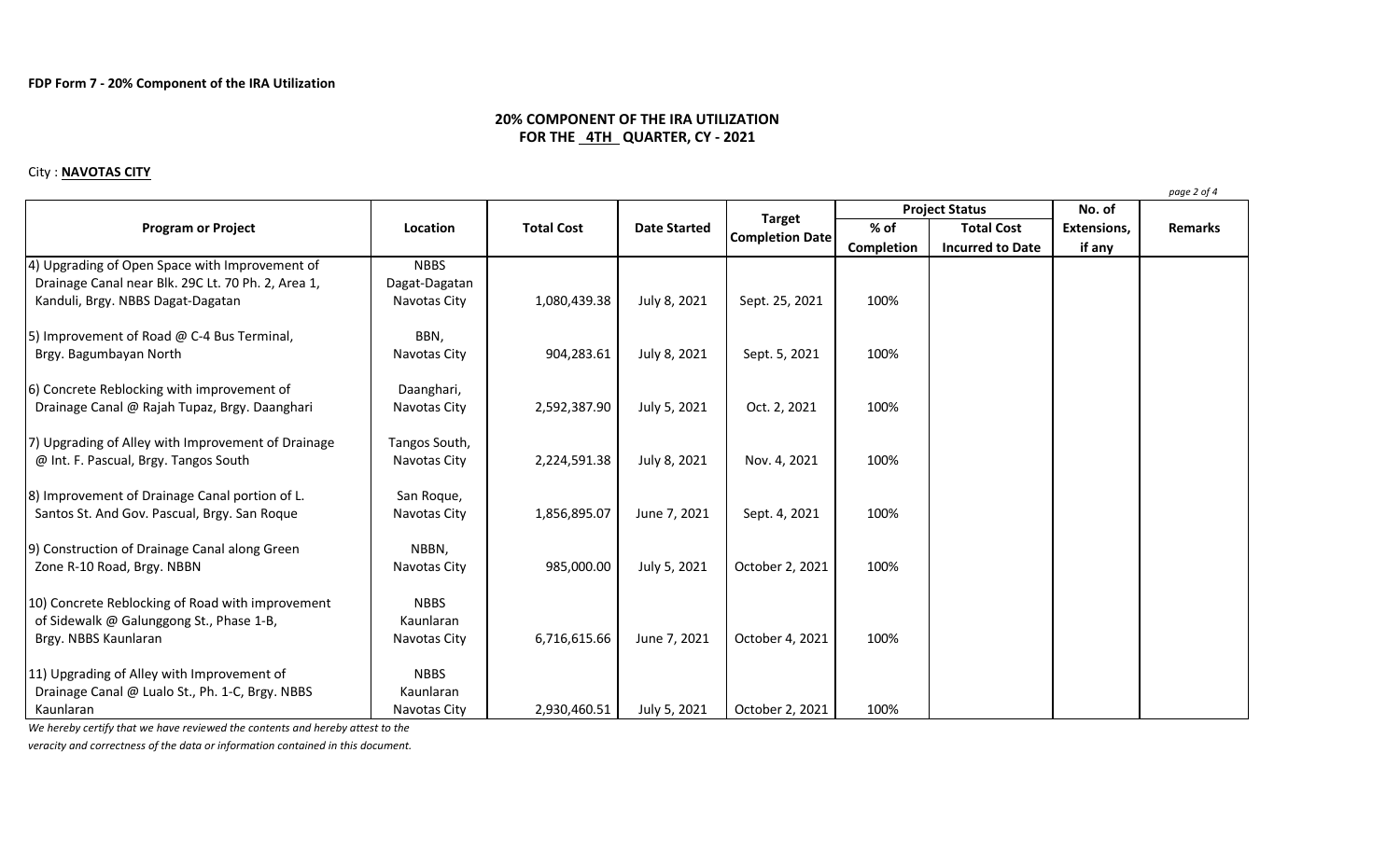## **20% COMPONENT OF THE IRA UTILIZATION FOR THE 4TH QUARTER, CY - 2021**

#### City : **NAVOTAS CITY**

**No. of % of Total Cost Extensions, Completion Incurred to Date if any** 12) Upgrading of Road with Improvement of Tangos South, Drainage Canal @ S. Roldan, Brgy. Tangos South Navotas City | 2,514,194.26 | July 5, 2021 | October 2, 2021 | 100% 13) Improvement of Pathway @ B. Caseñas St., Tangos North, Brgy. Tangos North 100% **Navotas City** 1,483,615.48 April 28, 2021 July 26, 2021 100% 14) Improvement of Pathway @ F. Ablola St., Tangos North, Brgy. Tangos North 100% **Navotas City 2,263,423.48** April 28, 2021 July 26, 2021 100% 15) Upgrading of Alley with Improvement of Tangos North, Drainage Canal @ M. Jose St., Brgy. Tangos North | Navotas City | 1,905,384.55 | June 7, 2021 | Sept. 4, 2021 | 100% 16) Upgrading of Alley with Improvement of San Roque, Drainage Canal @ Kapalaran St., Brgy. San Roque | Navotas City | 2,289,787.32 | April 28, 2021 | July 26, 2021 | 100% 17) Construction of Concrete Pathwalk @ Yoyok Tangos South, St., Brgy. Tangos South **Navotas City** Navotas City 1,297,832.92 Dec. 21, 2021 March 20, 2022 22% 18) Completion of Multi-Purpose Building @ Tangos South, Navotas Youth Center, Matambaka St., Brgy. Navotas City NBBS Dagat-Dagatan 10% **NBBS Dagat-Dagatan 10%** Dec. 21, 2021 May 19, 2022 10% **TOTAL ECONOMIC DEVELOPMENT** 141,716,616.89 **Program or Project Location Location Total Cost Date Started Completion Completion Date Project Status Remarks**

*We hereby certify that we have reviewed the contents and hereby attest to the*

*veracity and correctness of the data or information contained in this document.*

*page 3 of 4*